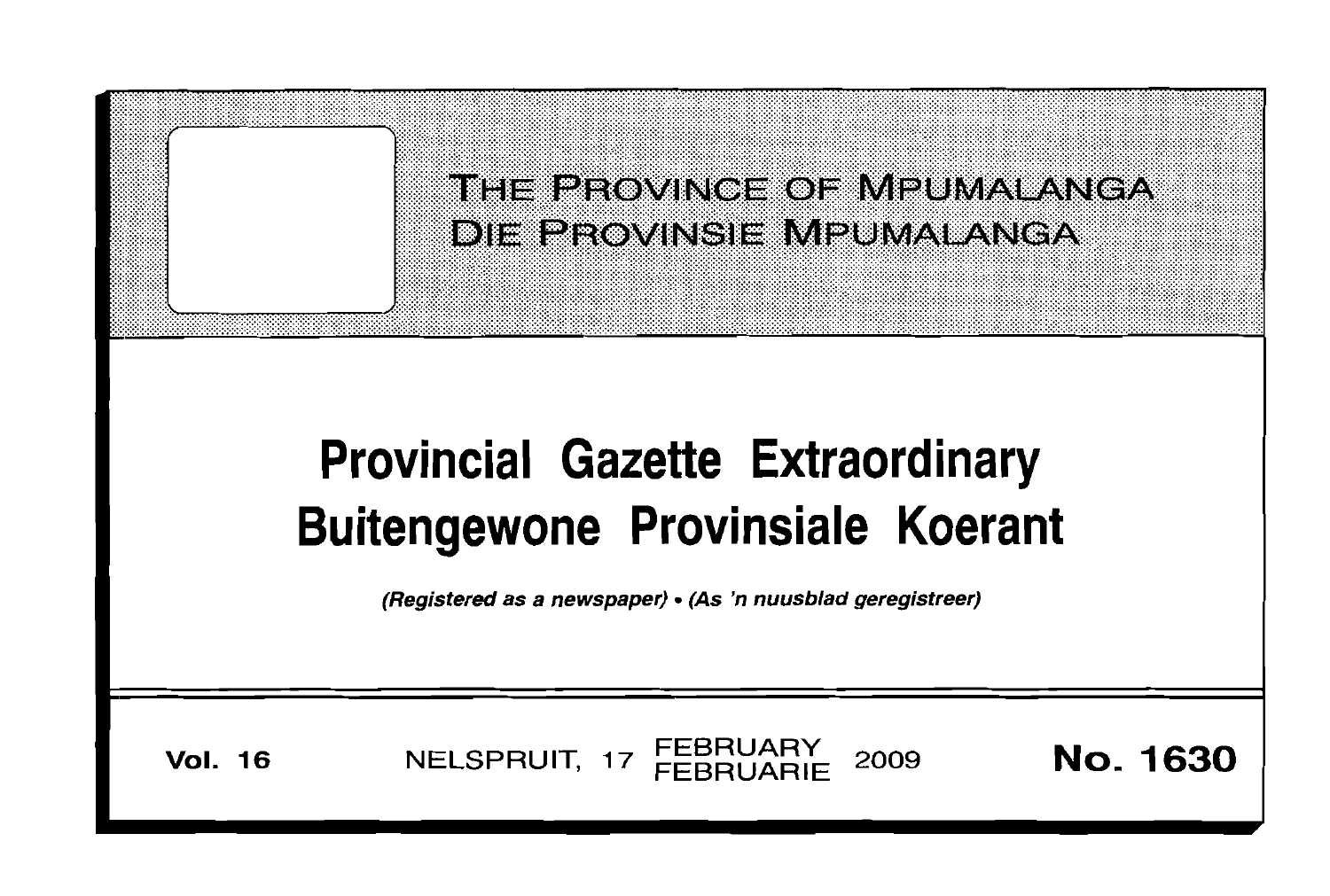$\bar{z}$ 

|     | <b>CONTENTS • INHOUD</b>                                                                                     |            |                |
|-----|--------------------------------------------------------------------------------------------------------------|------------|----------------|
| No. |                                                                                                              | Page<br>Nο | Gazette<br>No. |
|     | <b>GENERAL NOTICE</b>                                                                                        |            |                |
| 45  | Local Government: Municipal Property Rates Act (6/2004): Public notice calling for inspection of the general |            | 1630           |